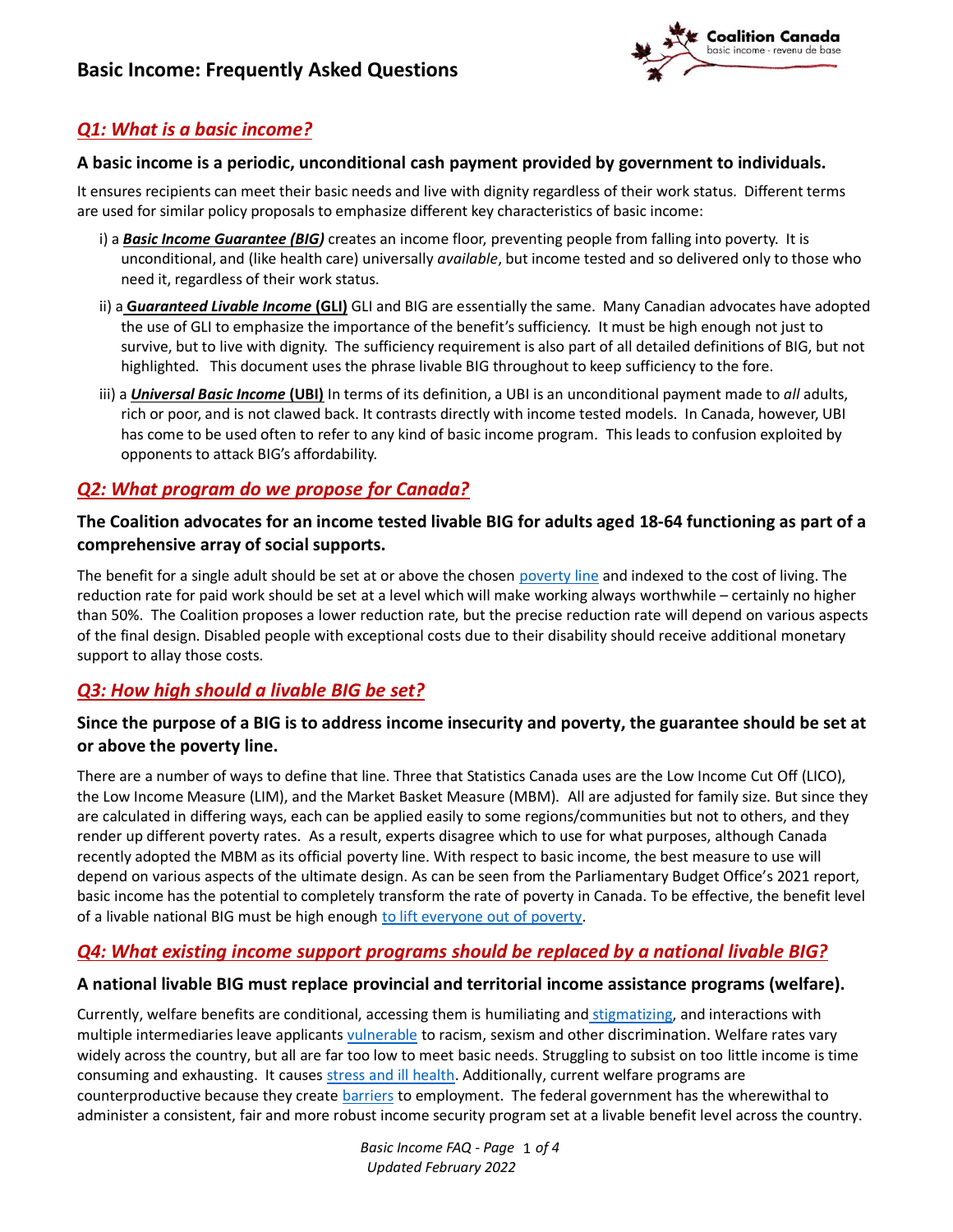

## *Q5: What existing income support programs should be retained with a livable BIG?*

## **Together with a livable BIG, the federal programs below should be retained, ensuring that income security is accessible and equitably delivered to everyone in need.**

A livable BIG would work effectively with the Canada Child Benefit, Old Age Security and the Guaranteed Income Supplement (GIS). Both resemble basic income programs targeted to particular populations and should be retained. That is why we advocate for a program focused on people 18-64. Contributory programs like The Canada Pension Plan and Employment Insurance should also be continued. The GIS may need an upward adjustment to ensure fairness and EI surely needs redesigning in light of the radically changing world of work if it is to be effective with respect for people engaged in precarious work and gig economies. To address the extraordinary costs of having a disability, the federal disability tax credit should be made fully refundable and the definition of disability adjusted to make the credit available to a less restricted group of people.

## *Q6: What are the benefits of a livable BIG?*

### **There are many benefits of a well-designed national livable BIG program.**

It will provide a reliable an[d steady income](https://labourstudies.mcmaster.ca/documents/southern-ontarios-basic-income-experience.pdf) for people currently receiving welfare, others struggling with multiple low paying or gig economy jobs, those who farm and fish and do other seasonal work, and those working in the creative arts. A livable BIG will also bring about a reduction of the [high costs](https://www.policyalternatives.ca/sites/default/files/uploads/publications/Nova%20Scotia%20Office/2021/04/Cost%20of%20poverty%20in%20Atlantic%20provinces%20CCPA.pdf) to taxpayers of poverty's impacts. Once people know they can meet their most basic needs for [food,](https://d3n8a8pro7vhmx.cloudfront.net/obin/pages/230/attachments/original/1606961302/BI_food_insecurity_briefing_note_-revised-2dec2020.pdf?1606961302) shelter, transportation, etc., the [stress of living](https://labourstudies.mcmaster.ca/documents/southern-ontarios-basic-income-experience.pdf) on a low income is immediately reduced. As a result, accidents decrease, hospitalizations, [health and mental health](https://www.utpjournals.press/doi/full/10.3138/cpp.37.3.283) costs decrease, [crimes and incarceration](https://johnhoward.on.ca/wp-content/uploads/2014/09/counter-point-1-poverty-and-crime-is-there-a-connection.pdf) due to desperation goes down[, general health](https://d3n8a8pro7vhmx.cloudfront.net/obin/pages/256/attachments/original/1614271257/Basic_Income_and_Health_Brief.pdf?1614271257) and educational outcomes improve, community participation increases, and alternative living possibilities for abused family members are created.

Since people living on low incomes tend to spend their money locally, BIG offers predictable benefits to the local economy and improves community cohesion, safety and security. The resulting financial stability in the lives of recipients both restores their dignity and autonomy and increases well-being. Altogether, the cost of remedial programs is reduced, [saving taxpayer money](https://basicincomecoalition.ca/wp-content/uploads/2022/01/BI_case_for_the_Standing_Committee_on_Finance_fl.pdf). Finally, as we strive to meet Canada's environmental protection goals, individuals, businesses and whole communities will need financial support to undertake the many changes required for the transition. A livable BIG, together with an improved Employment Insurance program, will provide the communit[y](https://basicincomecoalition.ca/wp-content/uploads/2021/03/ENVI-Submission-to-Standing-Committee-on-Environment-and-Sustainable-Development-BI-and-Just-Transition-March-2021.pdf) [resilience](https://basicincomecoalition.ca/wp-content/uploads/2021/03/ENVI-Submission-to-Standing-Committee-on-Environment-and-Sustainable-Development-BI-and-Just-Transition-March-2021.pdf) needed to move Canada toward an environmentally sustainable economy.

## *Q7: Should provincial programs - other than welfare - be displaced by a livable BIG?*

### **In general, no. Both income security and a comprehensive array of social supports and services are necessary for people with unique challenges and vulnerabilities to live with dignity.**

Provincial employment and training programs, counseling and rehabilitative services and supports must remain and should be updated or expanded where needed. A federal BIG should b[e designed](https://www.econ.queensu.ca/sites/econ.queensu.ca/files/qed_wp_1371.pdf) to harmonize with other provincial, territorial, and indigenous social support and service programs. A [recent study](https://labourstudies.mcmaster.ca/documents/southern-ontarios-basic-income-experience.pdf) showed that when people have a reliable livable income, fewer calls on other social support services can be expected. Federal, provincial and Indigenous governments must determine collaboratively which programs, if any, should be replaced and which continued once a livable BIG is implemented.

## *Q8: Will people stop working if they get a BIG?*

## **Canadian research has identified only two reasons people leave the workforce when receiving a basic income: mothers who stay home with very young children and youth who stay in school to graduation.**

Research on [Mincome](https://www.utpjournals.press/doi/full/10.3138/cpp.37.3.283) - a basic income pilot program in Manitoba in the 1970s - shows that most people continued to work. There was no change at all in labour force participation rates and extremely little change in total hours worked except for those two groups of people[. Research](https://labourstudies.mcmaster.ca/documents/southern-ontarios-basic-income-experience.pdf) on the truncated Ontario Basic Income Pilot by a group from McMaster showed similar results - most recipients who had jobs continued to work after receiving a basic income and

> Basic Income FAQ - Page 2 of 4 *Updated February 2022*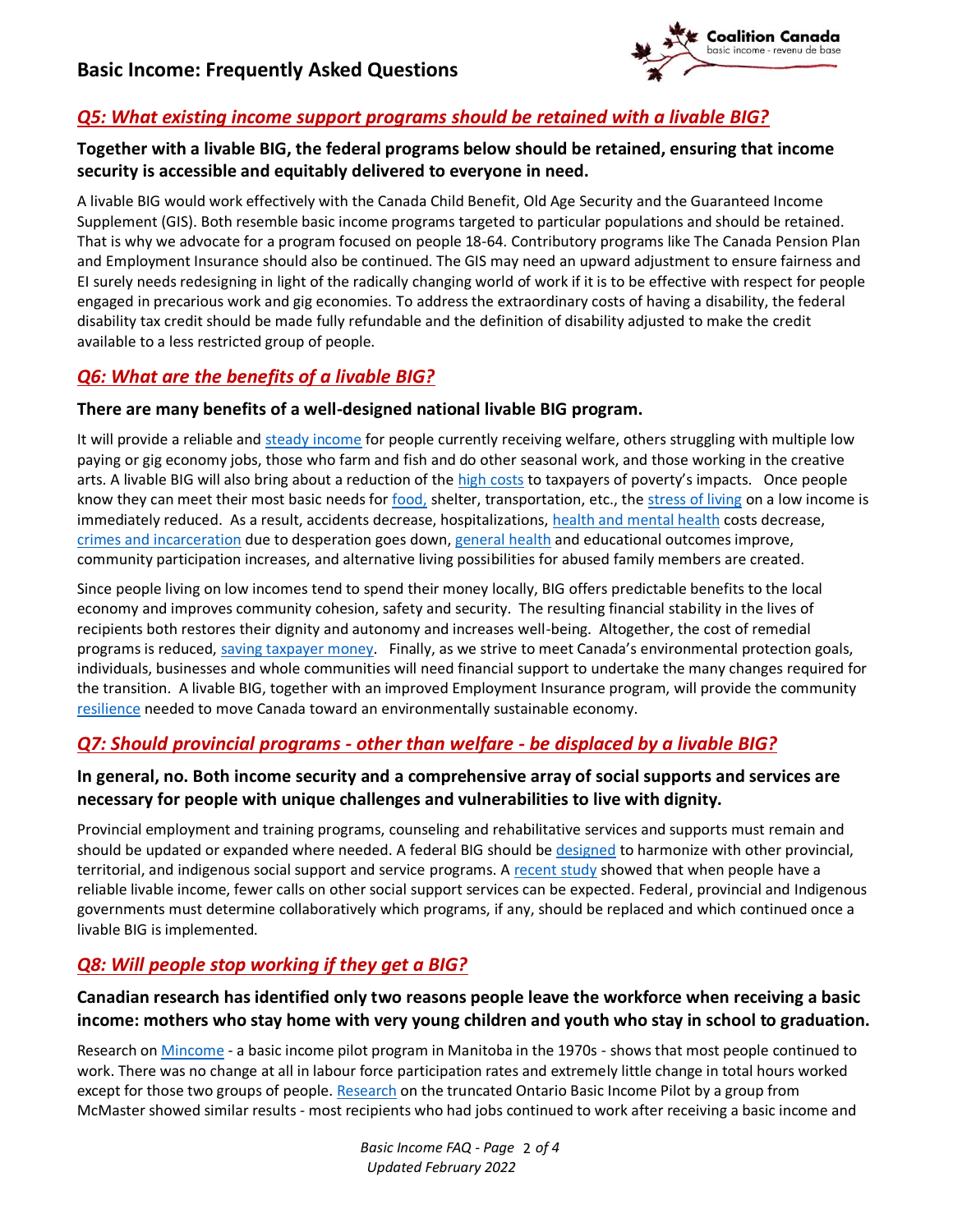# **Basic Income: Frequently Asked Questions**



more than a third of them reported that basic income helped them find higher-paying jobs with better working conditions. This Canadian evidence accords with evidence from basic income trials conducted throughout the world and at various time periods.

Increasingly there are complaints from businesses that CERB has led to 'people not wanting to work'. Not only is there no evidence to support this, but it also confuses CERB – which was by design a work disincentive – with longer standing [systemic issues:](file:///C:/Users/CJDT/Downloads/study-labour-shortage%20(1).pdf) unfair wage or benefit practices, unsafe work conditions, lack of daycare, changing economies and required skill training – even poverty itself is a [barrier](https://hamiltoncommunityfoundation.ca/vital-signs-2015/barriers-to-employment-2015/) to finding employment. There is no evidence that income support systems have a significant or worrisome effect on labour participation. On the contrary – there is [evidence](https://rsc-src.ca/sites/default/files/FBI%20PB_EN_0.pdf) indicating tha[t adequate income support](https://static1.squarespace.com/static/6039d612b17d055cac14070f/t/603ef1194c474b329f33c329/1614737690661/SEED_Preliminary+Analysis-SEEDs+First+Year_Final+Report_Individual+Pages+-2.pdf) helps people to acquire necessary skills and education for jobs, encourages entrepreneurial start-ups, and contributes to travel and daycare costs as well as better physical and mental health: 7.6% of Canadians between 18 and 64 are [working poor.](https://rsc-src.ca/sites/default/files/FBI%20PB_EN_0.pdf) A guaranteed livable wage has also been shown to help the physical and mental development of young children, improving their preparation to join the future workforce.

A well-designed basic income would actually improve the incentive to work by ensuring a gradual reduction in benefit level as earned income increases. Everyone will be better off.

## *Q9: How is basic income different from CERB?*

## **Unlike BIG, CERB - designed to slow the progress of COVID-19 - was temporary, conditional, and deliberately designed to support people so they would NOT risk contagion by going to work.**

CERB support payments were conditional on applicants having lost their jobs, had their hours reduced, or had childcare responsibilities associated with school closures due to the pandemic. In addition, applicants had to have earned at least \$5,000 in the previous 12 months. Because of its conditions, CER[B failed to reach](https://canadiandimension.com/articles/view/how-covid-19-and-cerb-proved-basic-income-is-not-only-possible-it-works) all those in need as the Government's frequent extensions of the program indicated. In contrast, a livable BIG would be [permanent](http://www.lorimer.ca/adults/Book/3189/Basic-Income-for-Canadians.html) and unconditionally available to those whose income fell below the benefit level. CERB did have some [similarities](https://monitormag.ca/articles/1-8-million-canadians-better-off-with-a-higher-ei-and-crb-floor/) to BIG, however. It recognized that an adequate monthly income was essential both for individual financial security and to keep the economy going. It was easily accessible and the stigma associated with welfare was eliminated. In these ways, CERB was like BIG, and provided a direct contrast to provincial welfare programs.

## *Q10: How much would a national income-tested livable BIG cost?*

#### **BIG is clearly affordable and a more effective use of tax dollars than current income support systems.**

Precisely because it is income tested, the livable BIG we propose costs a fraction of the amount a Universal Basic Income (UBI) would cost (which goes to everyone, see Q1). Over the last three years, there have been three PBO calculations [\(2018,](http://www.pbo-dpb.gc.ca/web/default/files/Documents/Reports/2018/Basic%20Income/Basic_Income_Costing_EN.pdf) [2020,](https://www.pbo-dpb.gc.ca/en/blog/news/BLOG-2021-004--update-five-year-cost-estimate-guaranteed-basic-income--mise-jour-estimation-cinq-ans-cout-revenu-base-garanti) [2021\)](https://distribution-a617274656661637473.pbo-dpb.ca/71f12c2a896208681dcd59ff69f19e1a6c024d00a60c2e2c195f56293f8fff1c)of the cost of a BIG with total costs ranging from \$76-85 billion, and [a Policy Options](https://basicincomecanada.org/wp-content/uploads/2021/04/Basic_Income-_Some_Policy_Options_for_Canada.pdf) Report from the Basic Income Canada Network which models three different funding options. In these studies, certain federal refundable and non-refundable tax credits are used to pay for a basic income. Together with savings from federal transfers to provinces for welfare, much of which would no longer be needed, the net cost would come closer to \$24 [billion.](https://leaderpost.com/opinion/columnists/why-a-canadian-basic-income-is-inevitable) If tax loopholes useful only to higher income earners were eliminated, that would offset the net cost still further.

## *Q11: How do we pay for a national income-tested livable BIG?*

## **The program could be paid for by harmonizing the provincial/territorial social transfer with the new national basic income program and by replacing federal refundable and non-refundable tax credits.**

There are other [ways](https://www.utpjournals.press/doi/epdf/10.3138/cpp.2018-044) to pay for a basic income program no matter how it is [designed.](https://www.econ.queensu.ca/sites/econ.queensu.ca/files/qed_wp_1371.pdf) However, the data needed to model ways to finance a basic income program are available only for modeling based on the income tax code only. Therefore, other options, such as new taxes (e.g., wealth, inheritance, financial transaction, robotics and AI productivity taxes), or resource licensing or dividend payments could not be modeled in any of the studies. They could potentially be additional or alternative resources for financing a livable BIG but they are not required.